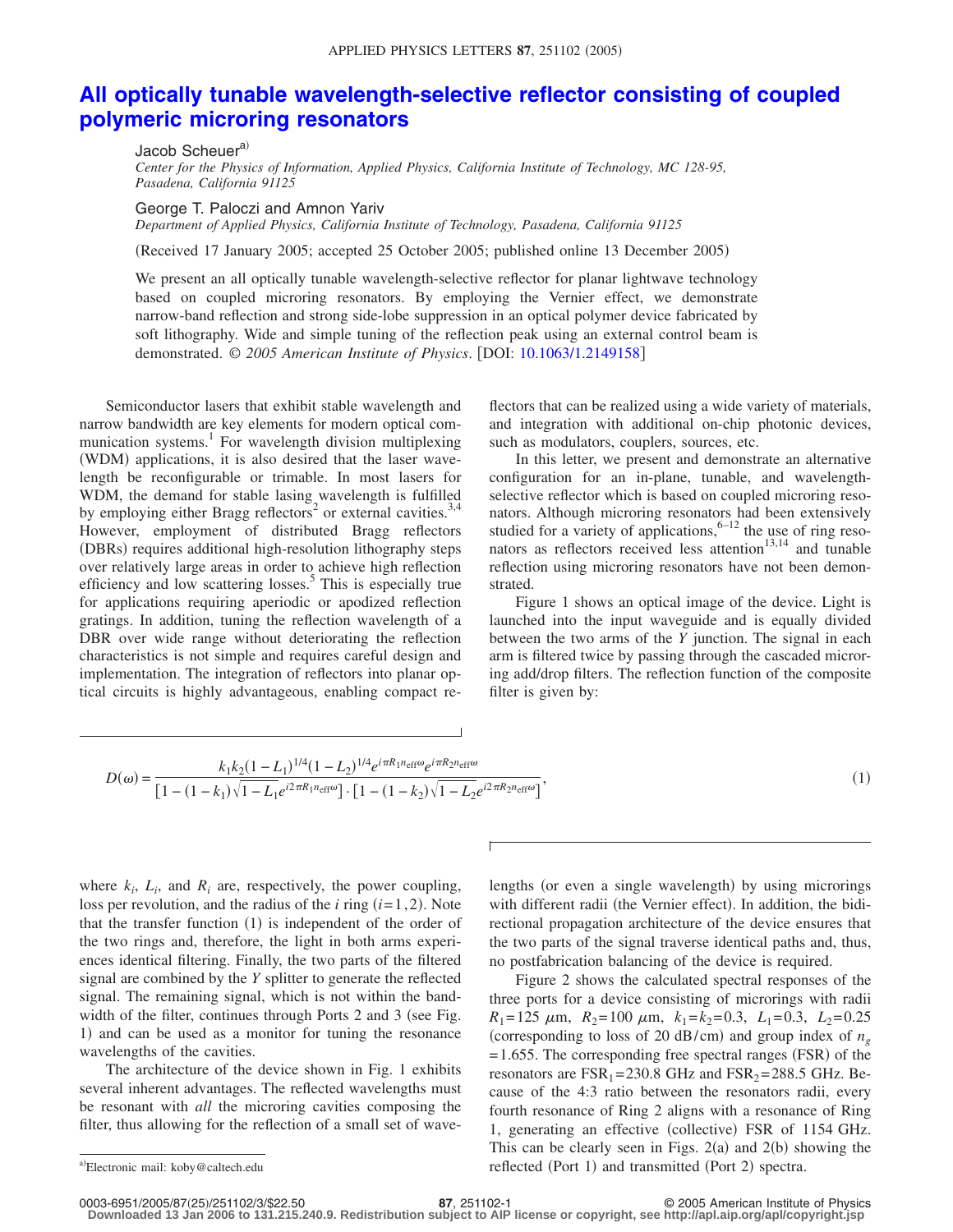

FIG. 1. An optical image of the proposed wavelength-selective reflector.

To demonstrate the concept of and the ability to tune the reflected wavelength, the devices are fabricated using the soft-lithography replica-molding method $15,16$  of a polymer doped with electro-optic chromophore  $CLD-1$ .<sup>17,18</sup> The replica-molding method is a powerful technique since it does not affect the dopant molecules in the polymers, allowing for a wide variety of dopants to be introduced into the polymer matrix. The polymer solution used to mold the device consists of 5.5 wt % of CLD-1/amorphous polycarbonate  $(APC)$ in trichloroethylene/dibromomethane. The CLD-1:APC ratio is 1:4 by weight and the solvent consists of trichloroethylene and dibromomethane in a 50% ratio by volume. The radii of the microrings are  $R_1 = 125 \mu m$ ,  $R_2 = 100 \mu m$ , the waveguide dimensions are approximately 1.6  $\mu$ m × 2  $\mu$ m with a refractive index of  $\sim$  1.6 @ 1550 nm. The lower and upper claddings are, respectively,  $5 \mu m$  thick thermally grown silicon oxide with refractive index of  $\sim$  1.445 @ 1550 nm and air. The separation between the waveguides and the microrings



FIG. 2. Theoretically calculated spectra of the device: (a) Reflected signal, (b) Transmitted signal at Port 2, and (c) Transmitted signal at Port 3.

is approximately 400 nm with expected power coupling ratio of approximately 0.2. The waveguide cross section supports a well-confined first mode and weakly confined second- and third-order modes which are expected to be quite lossy in the microring due to bending losses. The measured FSR of Ring  $1$  ( $\sim$ 1.8 nm) agrees well with the group index of this waveguide structure ( $n_g \sim 1.655$ ), which was calculated using finite-difference mode solver software.